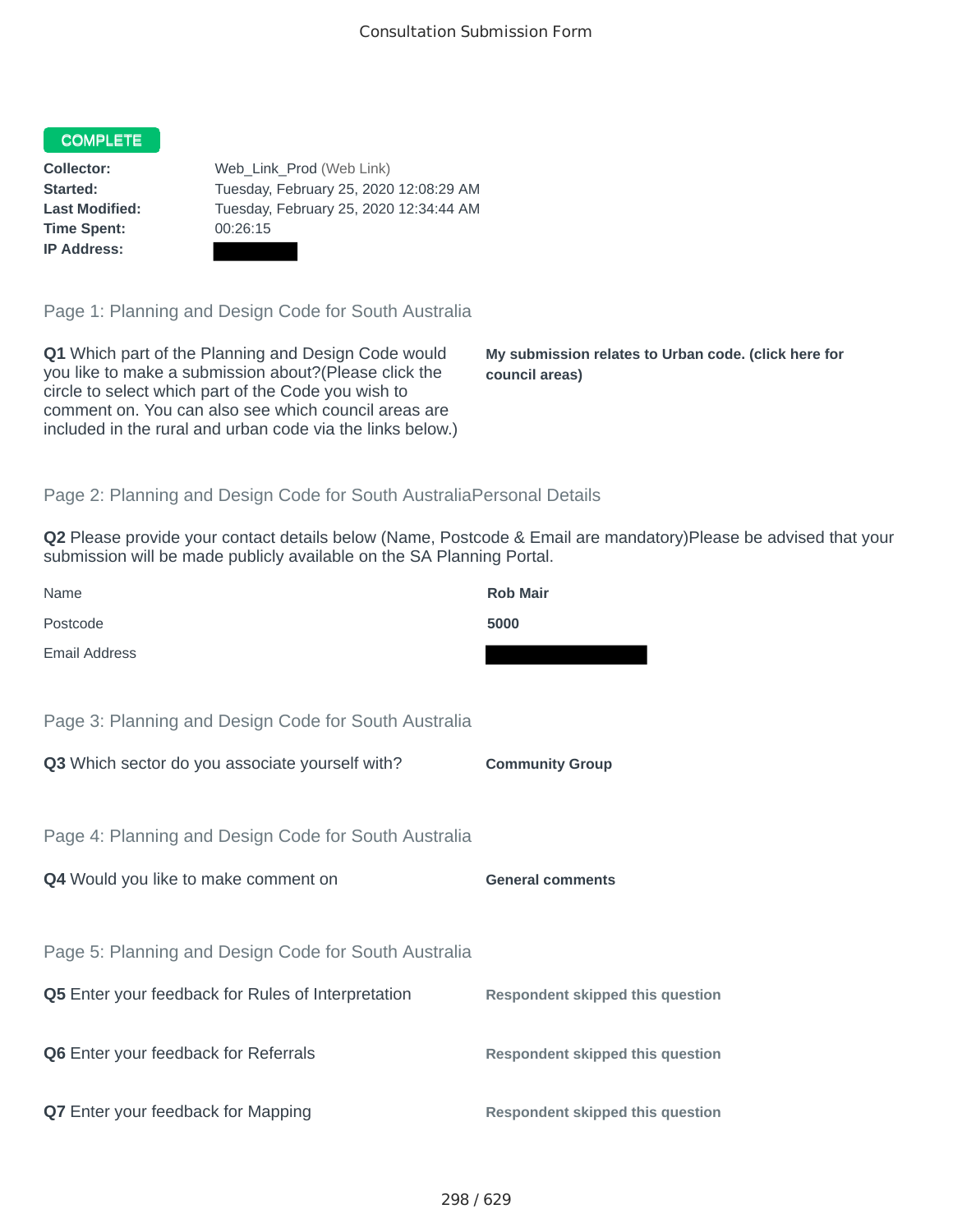| Q8 Enter your feedback for Table of Amendments                                                                                                                          | <b>Respondent skipped this question</b> |
|-------------------------------------------------------------------------------------------------------------------------------------------------------------------------|-----------------------------------------|
| Page 6: Planning and Design Code for South Australia<br>Q9 Please enter your feedback for overlaysclick next at<br>the bottom of the page for next topic                | <b>Respondent skipped this question</b> |
| Page 7: Planning and Design Code for South Australia<br>Q10 Please enter your feedback for zones and<br>subzonesclick next at the bottom of the page for next<br>topic  | <b>Respondent skipped this question</b> |
| Page 8: Planning and Design Code for South Australia<br>Q11 Please enter your feedback for general policyclick<br>next at the bottom of the page for next topic         | <b>Respondent skipped this question</b> |
| Page 9: Planning and Design Code for South Australia<br>Q12 Please enter your feedback for Land use<br>Definitionclick next at the bottom of the page for next<br>topic | <b>Respondent skipped this question</b> |
| Page 10: Planning and Design Code for South Australia<br>Q13 Please enter your feedback for Admin<br>Definitionsclick next at the bottom of the page for next<br>topic  | <b>Respondent skipped this question</b> |
|                                                                                                                                                                         |                                         |

Page 11: Planning and Design Code for South Australia

## **Q14** Please enter your general feedback here

Hello Team,

I wish to submit to the Planning and Design Code Committee that the new code includes a section that allows, with certain conditions [health and safety] the permanent occupation as primary place of residence, Tiny Houses On Wheels [THOW] parked on private land, both rural and urban in South Australia.

thank you.